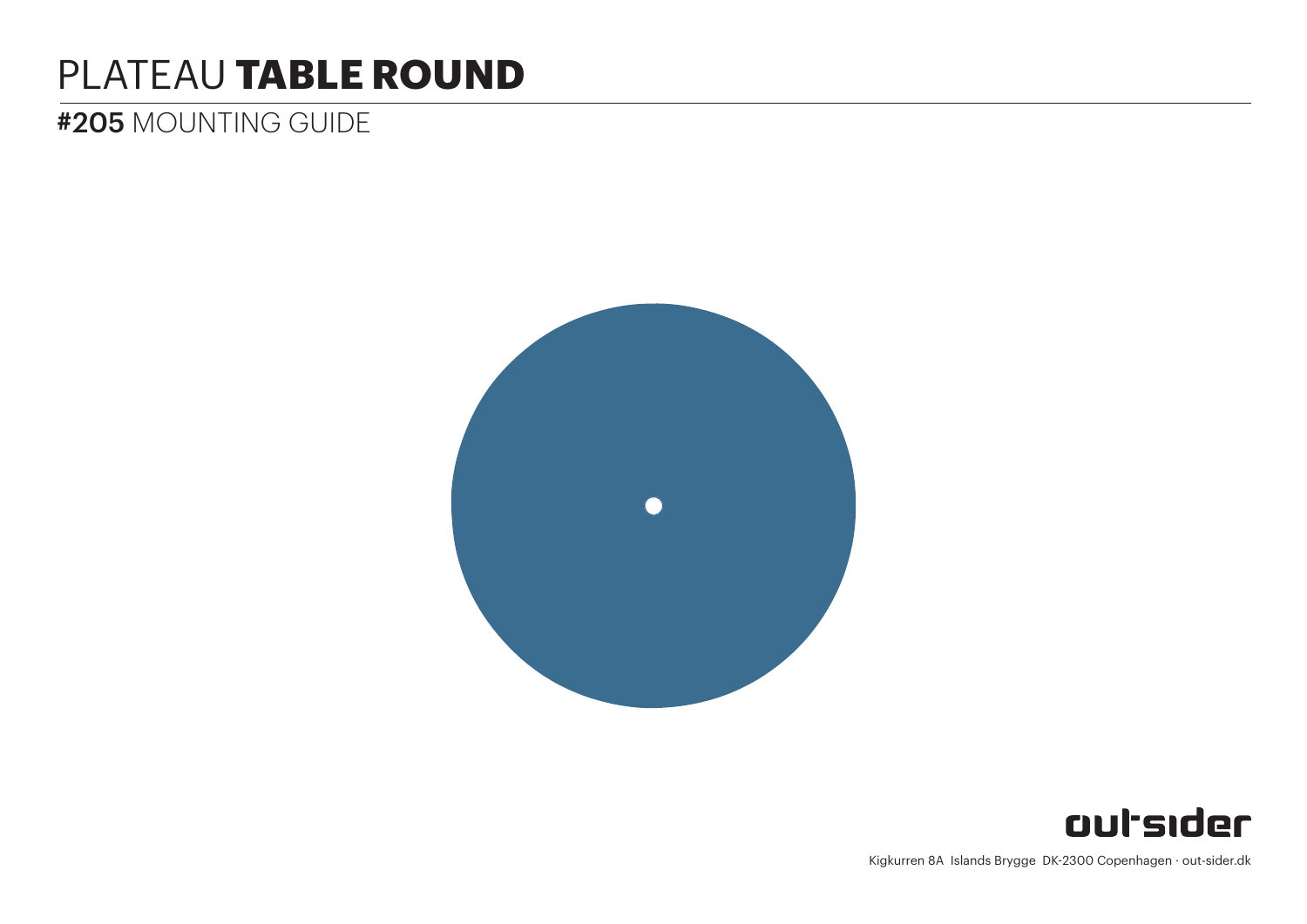### PLATEAU **TABLE ROUND**

Developed by out-sider in collaboration with Holscher Design 2021.

## **INDEX: PAGE** Item list ......................................................................................**02** Fixation of legs onto center tube............................................**03** Fixation of table onto center tube............................................**04**



#### **ITEM LIST**

Screws/bolts

- • 4x M10x12 button head Hexagon socket
- • 4x M10x20 cylinder Hexagon socket
- • 1x M8x100 Hexagon socket
- • 1x M8 nut

Tools (not included)

- • Allen key set
- • Socket wrench set

ADD-ONS *Add-ons, not included with standard product*

#### 1x Point Sun f. Picnic Round

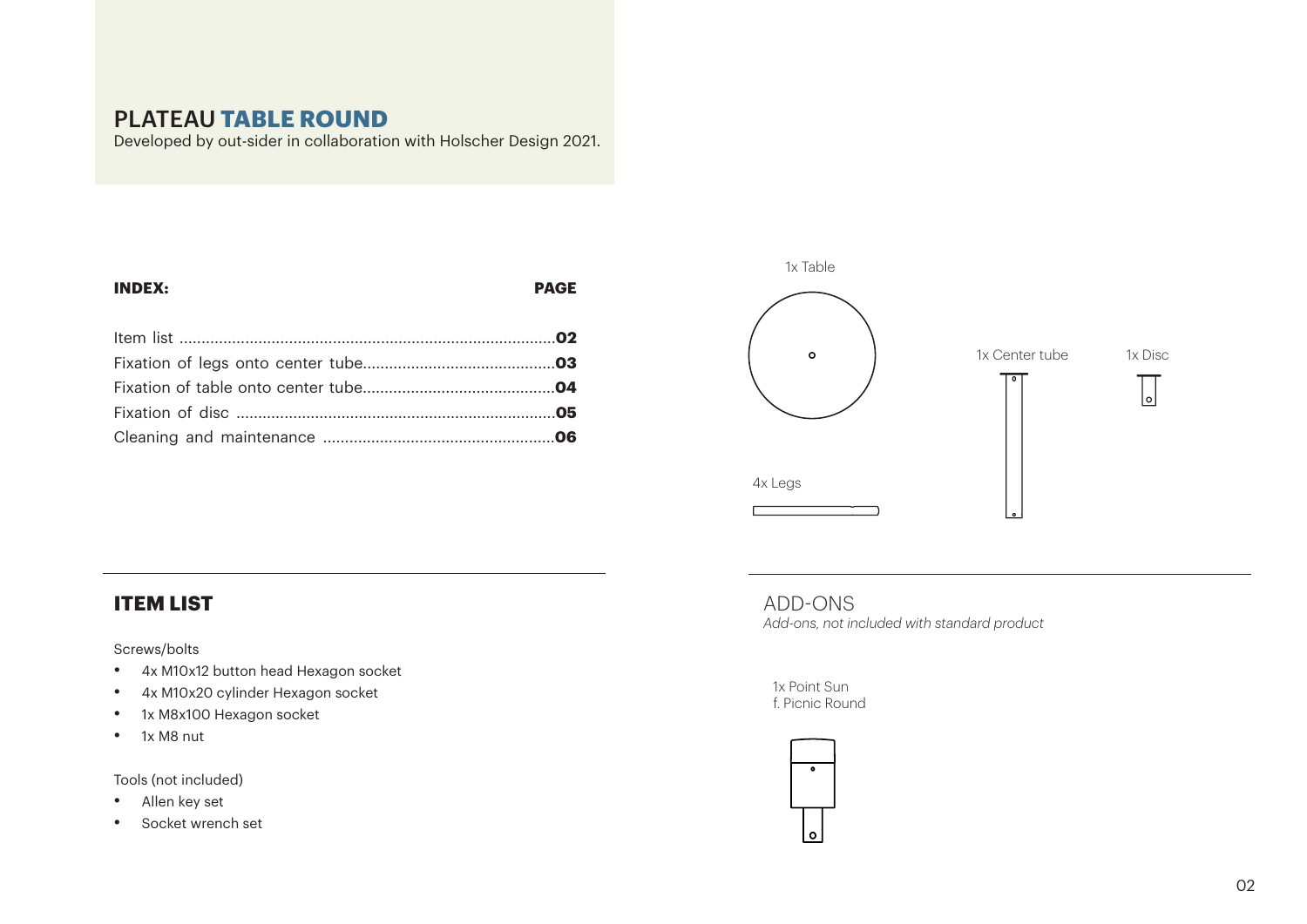#### **FIXATION OF LEGS ONTO CENTER TUBE 1 :**

Place the center tube with the flange against the ground. Each leg is mounted with an M10x20 bolt from the inside of the center tube. Tighten the bolts firmly.



#### **Fastening of the leg.**

The bolt is passed through the hole from the inside. Use the Allen key only when the bolt has gotten hold of the thread.

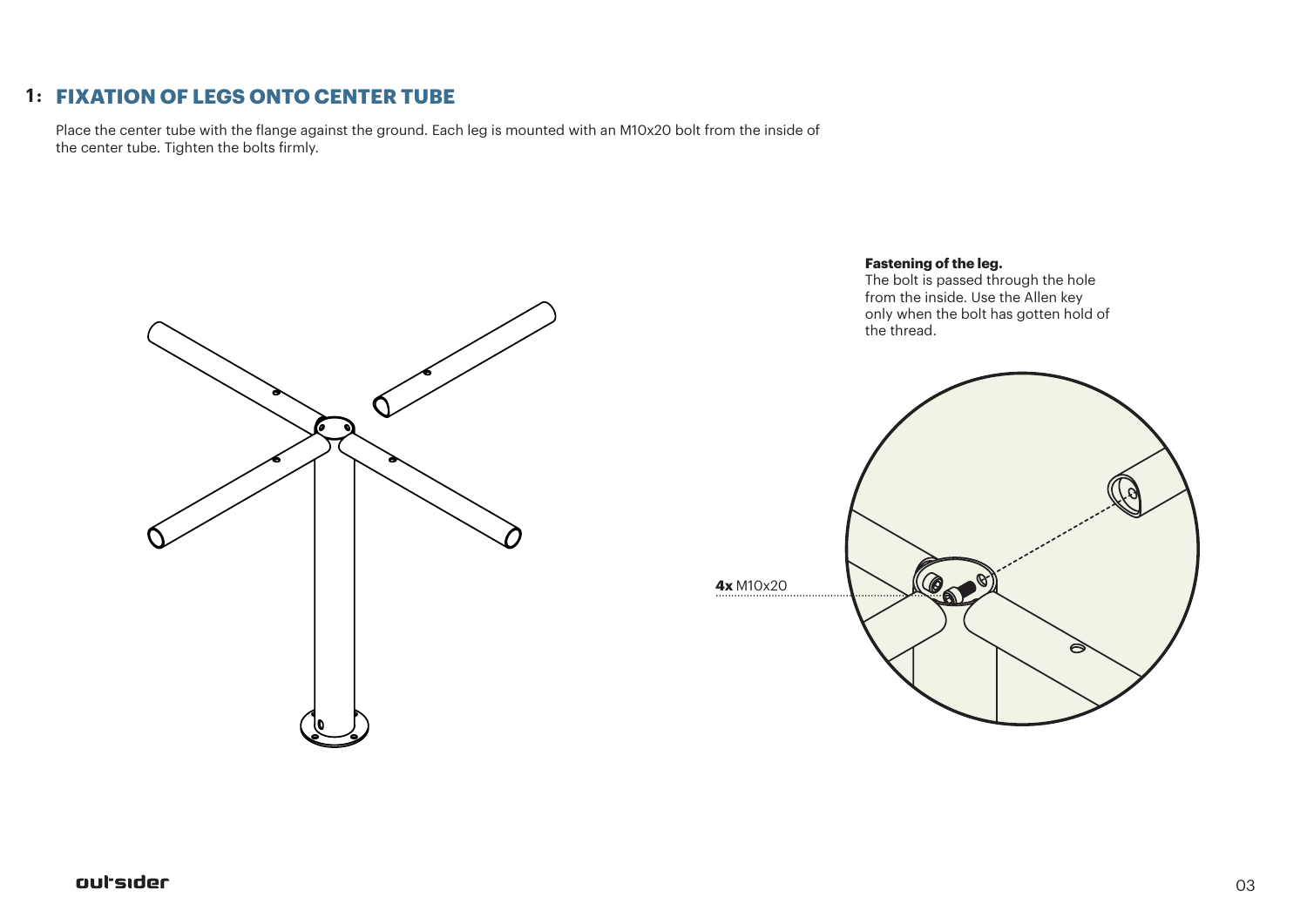#### **2 : FIXATION OF TABLE ONTO CENTER TUBE**

After the seat has been fitted, the table can be carefully laid on the center tube. The table comes with a steel frame, ready for mounting on the center tube. All 4x M10x12 bolts are loosely screwed in and retightened.

**Placement of table**

Carefully place the table on top of the center tube.





**Fastening of the table** Use M10x12 bolts to fasten the tables to the center tube.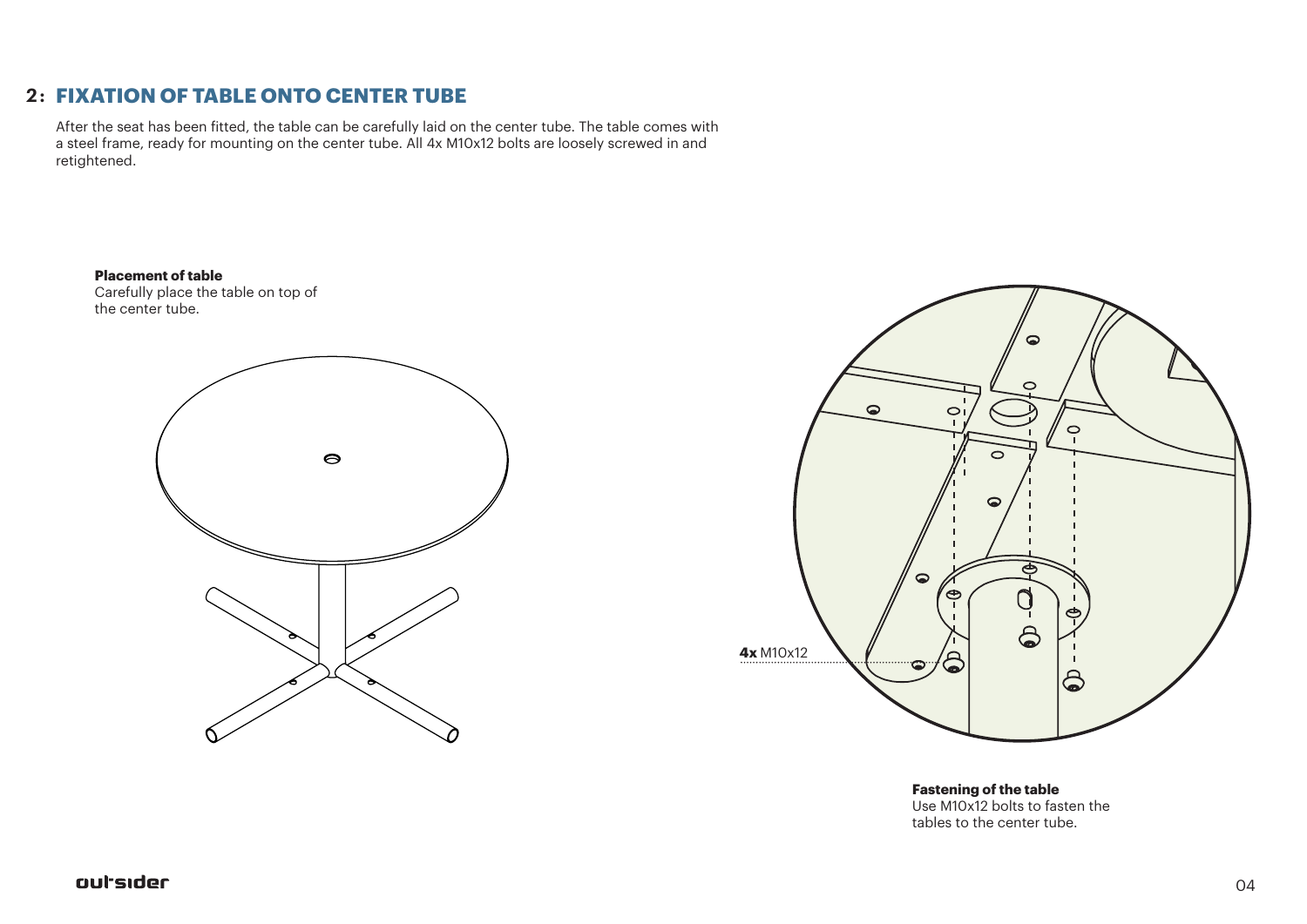#### **3 : FIXATION OF DISC**

Lastly, insert the disc and fixate it through the center tube. Use M8x100, washer and nut.



**Fastening of the disc** Use M8x100 bolt, nut and washer to fixate.